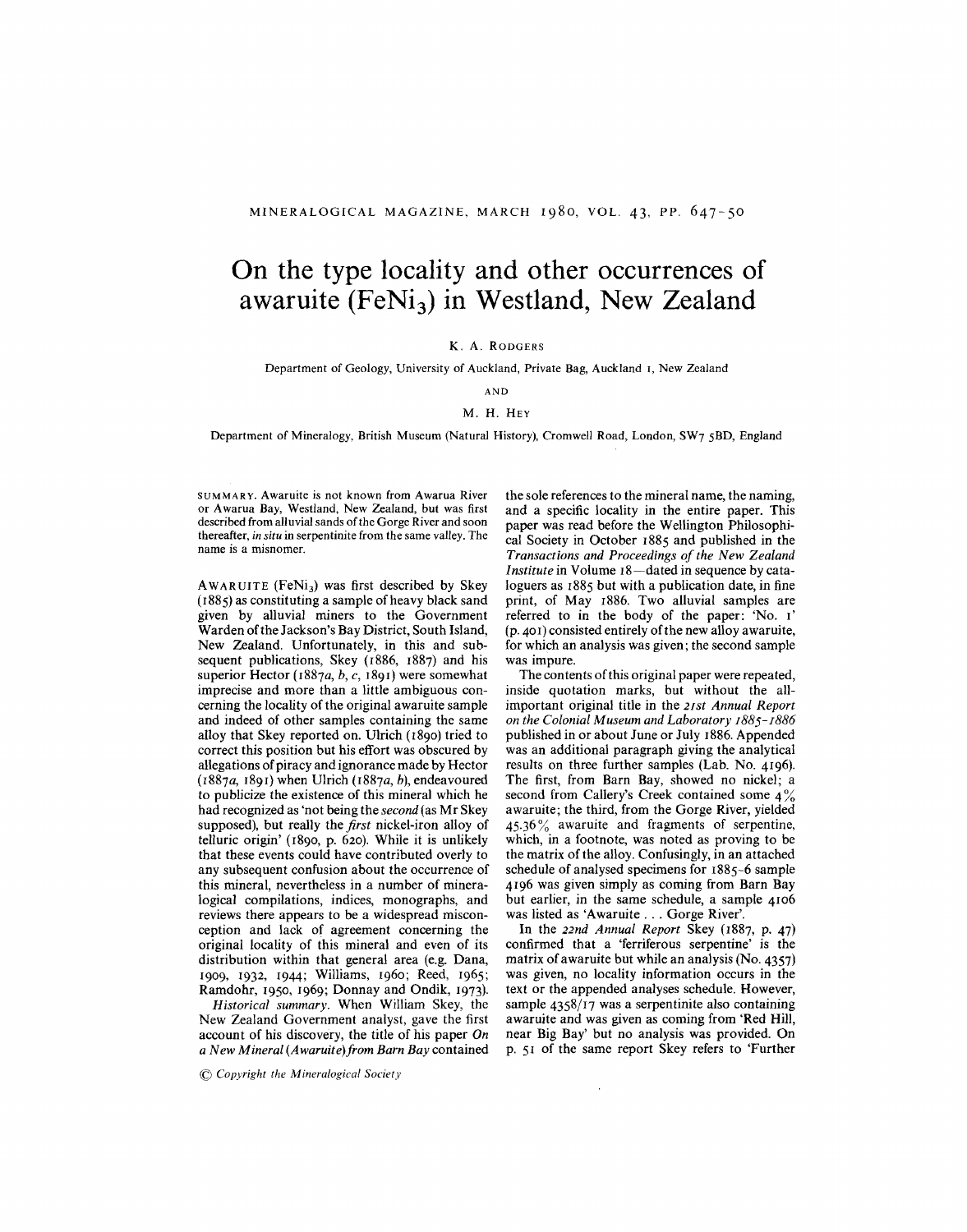specimens of nickeliferous sand' as having 'been received from the Gorge River, Jackson's Bay' of which one analysis is given (No. 4379) containing 23.67 $\%$  awaruite.

The locality names referred to above are scattered over some  $60 \times 20$  km<sup>2</sup> of country in south Westland and north-west Otago. Further, the Gorge River does not flow into Jackson's Bay (nowadays Jackson Bay), into Barn Bay, or into Awarua Bay  $(= Biq Bay)$ , while Awarua Bay (and the Awarua River) are separated from the Red Hills by the catchment of Pyke River. It is clear Skey was not particularly concerned about geographic niceties nor, it seems, was Sir James Hector, Skey's superior as Director of the Colonial Museum and Geological Survey, whilst he was engaged in his initial outraged polemics with Professor Ulrich. **In** 1887a Hector stated that the mineral was named after the locality (as indeed does Reed, 1965) while in  $1887b$  (p. 12) he talks of the discovery 'in the auriferous sands of Barn Bay' . . . adding in  $1887c$  (p. xlix) . . . 'and afterwards in the solid serpentine rock'.

However, in the wake of Ulrich's (1890) paper it appears that Hector had done his homework and in the course of drawing attention to inaccuracies in Ulrich's map (brought about by 'relying on hearsay information') he refers to awaruite as 'occurring in the alluvia of some of the river valleys'. By 1892, in the first comprehensive list of minerals and mineral localities in New Zealand, Hector is quite specific (p. 106):

AWARUITE!-Gorge River, S.W. coast. In serpentine. Analysis (Skey):

| Nickel                                      |  |  |                                        |  |  | $\therefore$ $\therefore$ $\therefore$ $\therefore$ $\therefore$ $\therefore$ 67.63 |
|---------------------------------------------|--|--|----------------------------------------|--|--|-------------------------------------------------------------------------------------|
| Cobalt                                      |  |  | design and a state of the state of the |  |  | .70                                                                                 |
| Iron 31.02                                  |  |  |                                        |  |  |                                                                                     |
| Sulphur $\ldots$ $\ldots$ $\ldots$ $\ldots$ |  |  |                                        |  |  | .22                                                                                 |
| Silica                                      |  |  |                                        |  |  | $-43$                                                                               |
|                                             |  |  |                                        |  |  |                                                                                     |

 $100.00$  (! = rare).

The analysis is that of Skey (1885), sample No. I.

This change of stance by Hector probably owes less to Ulrich's second-hand evidence than to information provided by his own geologist Park (1887) who, following exploration of the area in 1886 at Hector's behest, states 'The new nickel alloy (awaruite) found in the wash of the Gorge and Hope Rivers, both of which cut through the mineral belt in the upper part of their course was traced to a serpentine matrix in which it occurs as dispersed grains' (p. 137).

Ulrich's (1890) paper was intended to both publicize awaruite's existence and to bring together scattered and unpublished information on the

mineral's occurrence and distribution in the general region. Regrettably he failed to take account of the earlier Geological Survey work! He acknowledged that his data were entirely derived from information and specimens received from two students of his (Henderson and Butement), the District Warden (Macfarlane), the District Chief Surveyor (Mueller, who provided the base map), and Paulin<sup>1</sup> (an alpinist and prospector whose five-year sortie in the region yielded much of the geological information given on the map). It was this map as much as the text that was to continue to arouse Hector's ire but on p. 629 Ulrich states:

The first sample of the Awaruite-bearing black sand examined by Mr Skey was supposed to have come from Barn Bay (p. 619); but it was subsequently proved to have been washed from the drift of the Gorge River. The Valley of this river has since generally been considered to be the only place of occurrence of the mineral, and is, indeed, the one in which it has so far been proved to exist in largest quantity.

He goes on to discuss Paulin's findings as shown on fig. I.

The entire situation is admirably and succinctly reviewed by Morgan (1927) who in *Minerals and Mineral Substances in New Zealand* states quite explicitly that the alloy 'occurs as water-worn grains in the sands of Gorge River, Hope River, Cascade River and other streams draining the Red Hill' . . . 'Range, north-west Otago; it occurs also in the serpentine of the Red Mountain *[sic]* as silvery-white specks' . . . 'So far as can be ascertained, the mineral has not been found in the watershed of the Awarua River, or near Awarua or Big Bay' . . . 'The name "awaruite" is therefore to some extent a misnomer'. That this was the original position has been confirmed by the recent recovery of William Skey's handwritten records. Data given for two washes numbered 4106 (I, 2) are those published in 1885.

**In** conclusion it should perhaps be stated: Awaruite was first described from alluvial sands of the Gorge River (No. 4106) but soon thereafter, *in situ* from the same valley (No. 4196/3); awaruite has not been recorded unequivocally from Awarua River, or Awarua Bay  $( =$  Big Bay), or Jackson's Bay, or, for that matter, Barn Bay.

An excellent review of our current knowledge of the distribution of the mineral is given in Williams (1974) although he cites Skey's analysis of the mineral incorrectly and appears to confuse two of Skey's samples (see fig. 2).

<sup>&</sup>lt;sup>1</sup> Paulin (1894) gave an account of his travels in, what he termed, the Awaruite District. In these he gives a general statement that' All over this district I have found magnetic nickel ore, called Awaruite'. . . .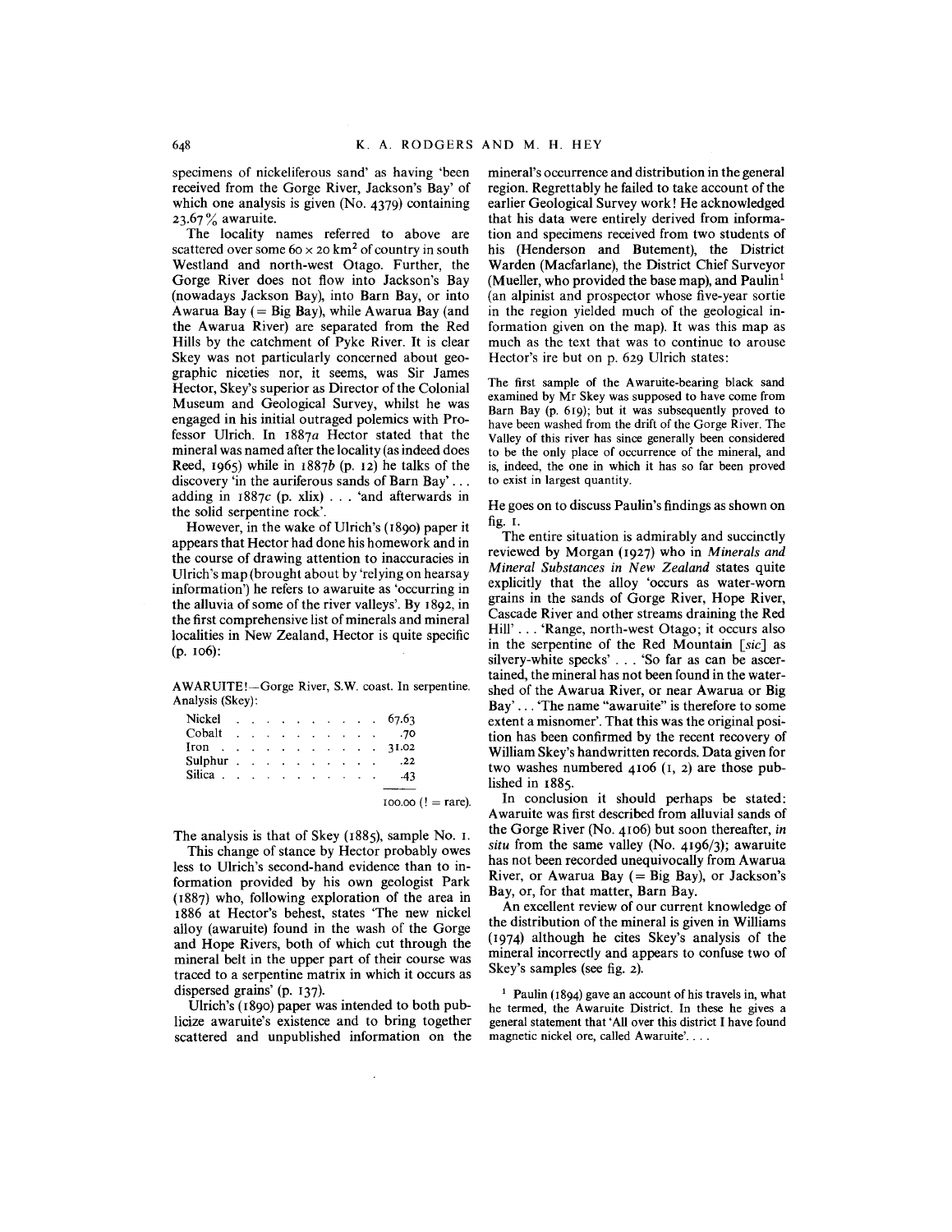

FIGS. I and 2. FIG. I (left). Geological sketch-plan and locality map of West Coast, New Zealand, between Jackson's River and Hollyford Valley, as given by Ulrich (1890) who ascribes it to Paulin and Mueller. It was this map that raised Hector's ire. Not all the crosses are correctly placed. FIG. 2 (right). Geological sketch map of same area as in fig. 1 as given in Williams (1974) who ascribes it to Mutch (in press). (Recent fieldwork and geochemical sampling by J. R. Carlson and A. Happy in the Jerry River, Low Creek, and Gorge River area cast doubt on the accuracy of the geology shown on this map in this region! (pers. comm. 1979)).